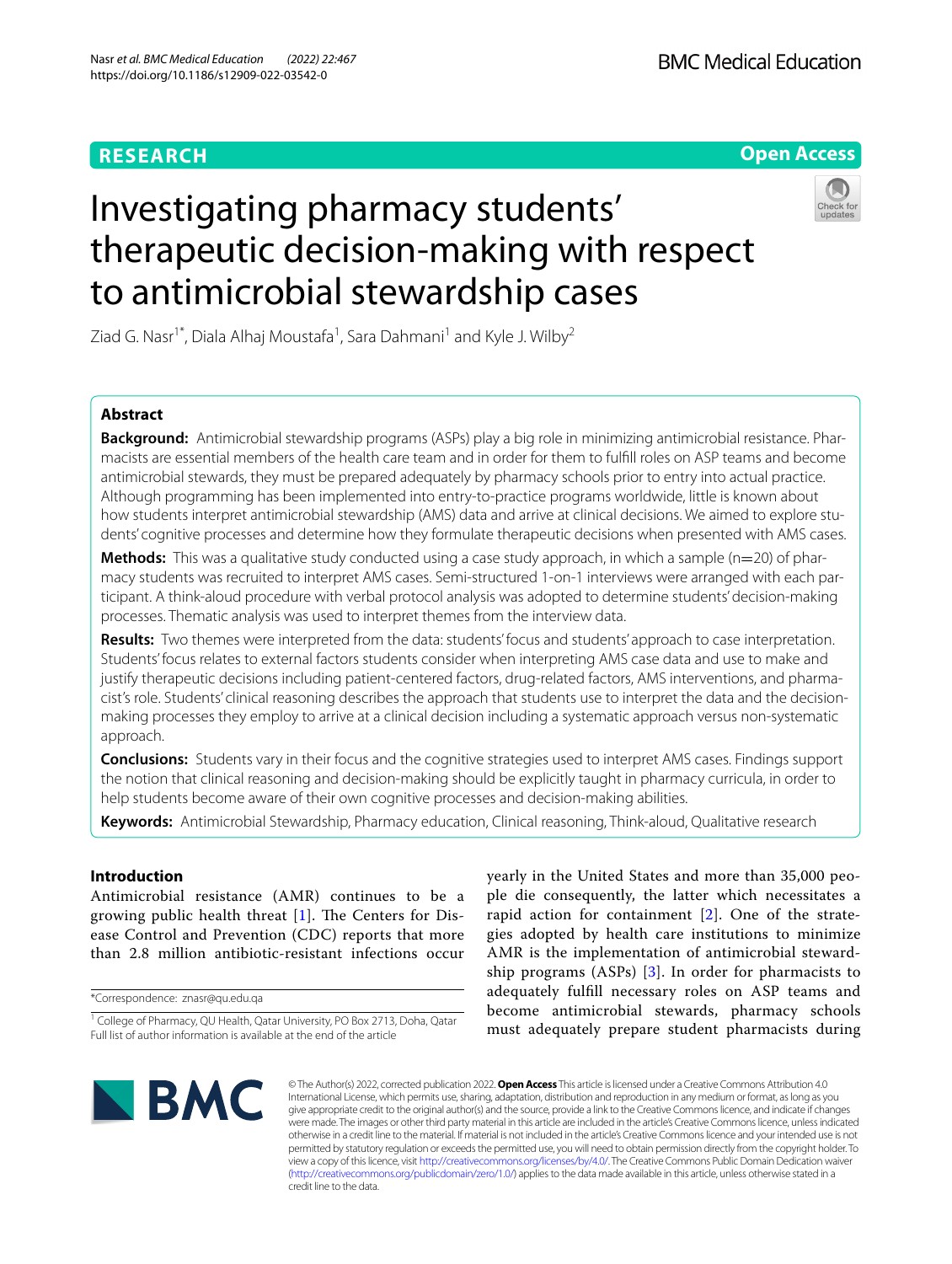undergraduate and postgraduate studies prior to entry into actual practice  $[3, 4]$  $[3, 4]$  $[3, 4]$  $[3, 4]$  $[3, 4]$ . The World Health Organization stresses that future healthcare professionals should receive appropriate education on proper antimicrobial use, infection control and containment of AMR [[5\]](#page-6-4). Although programming has been implemented into entry-to-practice programs worldwide, little is known about how students interpret AMS data and arrive at clinical decisions.

Clinical reasoning is a key component in providing patient-centered care, a skill needed for all healthcare professionals including pharmacists  $[6, 7]$  $[6, 7]$  $[6, 7]$  $[6, 7]$ . The clinical reasoning process requires students to state their goals, identify a clinical question, identify their assumptions and point of view, consider relevant patient data, look into relevant guidelines and current literature, and consider factors affect their selection of drug therapy  $[8]$  $[8]$ . Several models were developed to describe a systematic approach towards clinical decision making  $[9-11]$  $[9-11]$ . Many educational techniques have been implemented within curricula to teach students such skills, including problem-based learning, clinical presentations, among others [\[12](#page-6-10)]. Several studies emphasized that clinical reasoning can help regulate antimicrobial prescribing decisions and enhance knowledge of appropriate antibiotic use [\[13](#page-6-11)[–18\]](#page-7-0). Despite the clear need to teach students clinical reasoning, no gold standard for developing these skills has emerged [[12\]](#page-6-10). It is of great interest to know what information is concentrated on by students when faced with an AMS case, and how is that information used to facilitate case problem solving. Understanding students' processing in the interpretation of such data will aid in the design of new approaches to implement AMS theory into the curriculum. Also, it helps design robust methods that incorporate students' skills to support judgement and decision making during AMS training in clinical practice. We therefore aimed to explore students' cognitive processes and determine how they formulate therapeutic decisions when presented with AMS cases.

# **Methods**

# **Study setting**

The study was conducted at the College of Pharmacy at Qatar University in Doha, Qatar. The college maintains a Bachelor of Science in Pharmacy (1 pre-year and 4 professional years) and a Doctor of Pharmacy (PharmD) (1 optional post-graduate year) programs both accredited by the Canadian Council for Accreditation of Pharmacy Programs (CCAPP). The Infectious Diseases (ID) module is usually completed during the spring semester of the 3<sup>rd</sup> professional undergraduate year.

## **Study design**

This was a qualitative study conducted using a case study approach, in which a sample of students was recruited to interpret AMS cases. A think-aloud procedure with verbal protocol analysis was adopted to capture how students brought meaning to case interpretation and solving [[19\]](#page-7-1).

# **Study participants**

All students from 4<sup>th</sup> professional year and PharmD program were sent an email invite to participate in the study. After receiving confirmation, 10 students from the 4th<sup>th</sup> professional year and 10 students from the PharmD program were randomly selected to participate in the study. Participants were chosen using purposive sampling based on the following characteristics: students who have fnished their ID module or prior experiential training experience with patients requiring AMS decisions.

## **Data collection and analysis**

The primary investigator (PI), who is a clinical assistant professor at the college of pharmacy and a board certifed pharmacotherapy specialist and ID pharmacist, developed three AMS cases that include stewardship strategies to be utilized by students in order to interpret the case. The cases were peer-reviewed by another board certifed infectious diseases pharmacist and antimicrobial stewardship specialist from the United States. Cases and questions can be found in Table [1.](#page-2-0) Two collaborating investigators sent an AMS refresher to the participants 1 week prior to the interviewing process so that they get familiar with the content they are expecting while interpreting the cases. The refresher included few slides explaining the principles and elements of AMS, and recommendations for successful implementation of ASPs based on guidelines by the Infectious Diseases Society of America and the Society for Healthcare Epidemiology of America  $[20]$ . This step was implemented to ensure participants' thought processes were not disrupted by being unsure of the case material encountered.

Due to the ongoing COVID-19 pandemic, interviews were scheduled and conducted over ZOOM™ online platform. Each of the 2 co-investigators scheduled a meeting with one student at a time (10 students each) with the purpose of completing a think aloud protocol. Participating students were briefed about the study objectives and the think-aloud procedure. Each participating student was given three cases to interpret over a total of 20 minutes. After reading the case, the student was instructed to start interpreting the case and to verbalize all thoughts and answers loudly as they emerge. The student was prompted at all times to "keep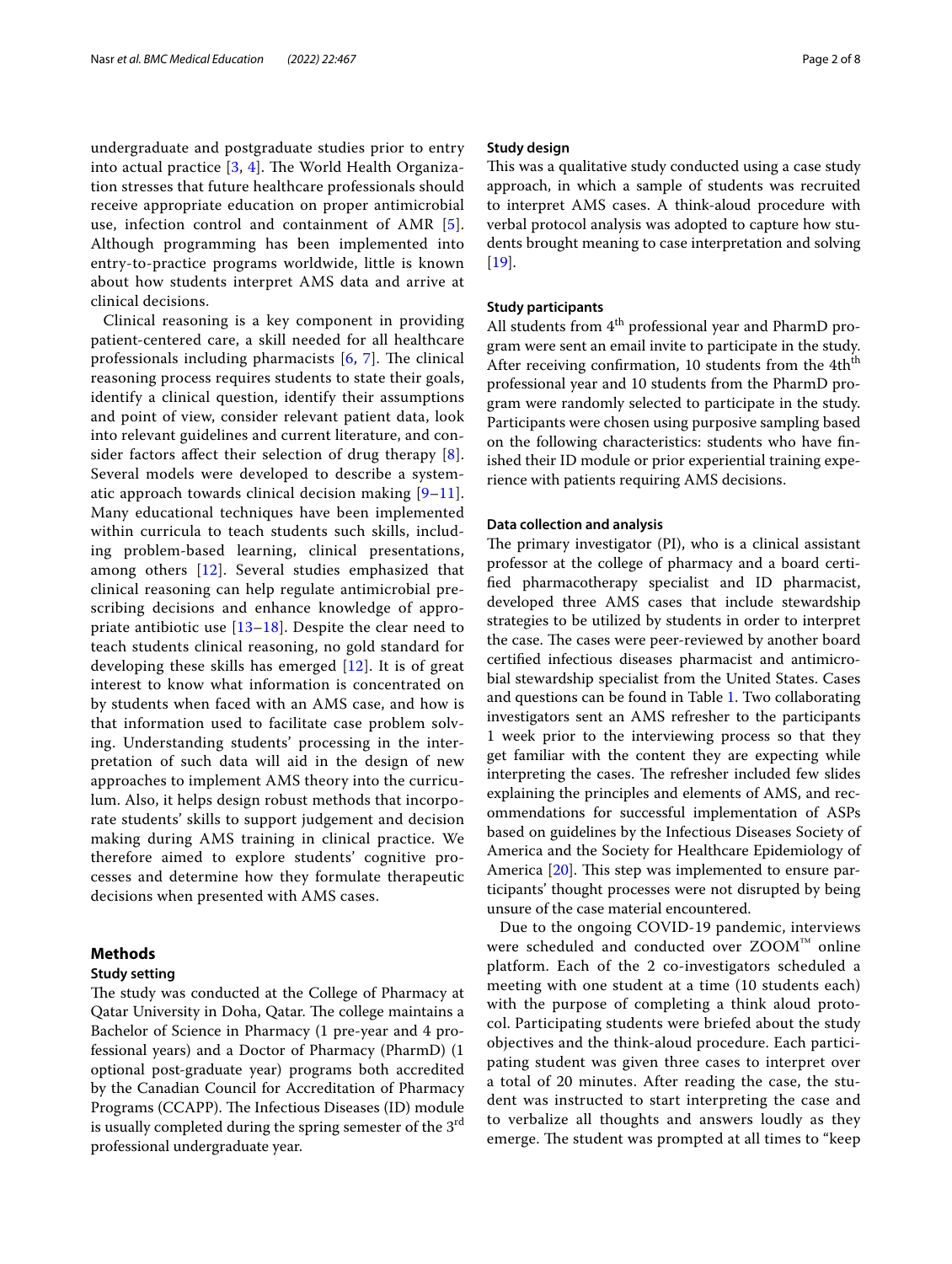# <span id="page-2-0"></span>**Table 1** Case vignettes and questions asked

| <b>Case vignettes</b>                                                                                                                                                                                                                                                                                                                                                                                                                                                                                                                                                                                                                                                                                                                                                                                                                              | Questions                                                                                                                                                                                                      |
|----------------------------------------------------------------------------------------------------------------------------------------------------------------------------------------------------------------------------------------------------------------------------------------------------------------------------------------------------------------------------------------------------------------------------------------------------------------------------------------------------------------------------------------------------------------------------------------------------------------------------------------------------------------------------------------------------------------------------------------------------------------------------------------------------------------------------------------------------|----------------------------------------------------------------------------------------------------------------------------------------------------------------------------------------------------------------|
| Case 1:<br>A 60-year-old man (height 72 inches, weight 100 kg) with non-Hodgkin<br>lymphoma requiring chemotherapy presents with fever (temperature<br>in the emergency department 39.6°C), rigors, chills, and overall poor<br>appetite. On examination of his catheter, notable erythema is around<br>the catheter site. Paired blood cultures are obtained both centrally<br>and peripherally. Twelve hours after admission, all four cultures grow<br>gram-positive cocci in clusters. One month previously, he was treated<br>for a methicillin-resistant Staphylococcus aureus (MRSA) skin/soft tissue<br>abscess with trimethoprim/sulfamethoxazole and incision/drainage. After<br>removing the catheter, the team starts him on Vancomycin 15-20 mg/kg<br>intravenously every 8 hours. His most recent serum creatinine is 0.9 mg/<br>dL. | What pharmacokinetic/pharmacodynamics principles would you imple-<br>ment to optimize the patient's therapeutic regimen?                                                                                       |
| Case 2:<br>A 58-year-old woman with a history of recurrent urinary tract infec-<br>tions, presents with acute pyelonephritis. She has an allergy to penicillin<br>(unknown), and sulfa drugs. She has no other comorbid conditions. She<br>is placed on meropenem 1 g intravenously every 8 hours for initial treat-<br>ment in the hospital. Her urine culture on hospital day 3 shows more than<br>100,000 Escherichia coli with the following susceptibilities (S=Sensitive,<br>I=Intermediate, R=Resistant):<br>Ampicillin/sulbactam R, cefepime S, ceftriaxone S, ciprofloxacin S, ertapenem<br>R, gentamicin I, meropenem R, piperacillin/tazobactam S, and trimethoprim/<br>sulfamethoxazole S.                                                                                                                                             | What management strategies would be best from two stewardship stand-<br>points?<br>When would you consider stepping down to oral therapy appropriate?<br>Justify your answer while providing a drug of choice. |
| Case 3:<br>This is a 186-bed hospital that has had a stewardship program for 2<br>years. Carbapenems use has decreased from prior efforts, yet rates of<br>Clostridioides difficile infection are increasing. There is widespread use of<br>other antipseudomonal beta-lactams empirically at this institution for<br>unnecessary reasons, particularly if patients are doing well on them; once<br>the antibiotic is started, it is hard to get it stopped.                                                                                                                                                                                                                                                                                                                                                                                       | What stewardship intervention is highly recommended for guiding<br>appropriate empiric therapy selection for a patient with a specific infectious<br>disease? Justify your answer.                             |

thinking aloud" if they stopped verbalizing thoughts for more than ten seconds. The same process was repeated for all the other 19 participants. All think-aloud protocols were transcribed verbatim by two collaborating investigators (DA, SD) and checked for errors by the senior PI (ZN). The senior researcher trained the other two investigators to code transcripts using qualitative research textbooks and examples from primary literature. Transcripts were read multiple times before coding. The independent coders coded the transcripts inductively using Microsoft Word®. Codes were assigned using an open coding procedure to identify segments that relate to the research questions, and that reflect students' approaches to interpreting, analyzing, and solving the AMS cases. Once all coding was complete, the three investigators met regularly to reconcile discrepancies and produce the fnal coding framework. This was sent to a fourth investigator  $(KJ)$  who is expert in qualitative research for review. Afterwards, all investigators began to categorize related codes based on similar meanings. Then, the research team met to interpret themes from the categorized data. This process occurred over a 2 months period. All investigators agreed upon fnal themes and supporting data.

The research team regularly met for consensus. We accounted for refexivity in our qualitative research where it was important to recognize the perspective of all authors who interpreted the results. Two authors (DM, SD) are undergraduate pharmacy students who undertook extensive research-related courses, done clinical training, and got taught infectious diseases principles. One author is an expert in educational research and qualitative research (KW). The senior investigator  $(ZN)$  is an expert in infectious diseases clinical practice. All these background experiences may have infuenced how results were analyzed. In any instances of disagreements among the research team, an open discussion took place regarding interpreting results before coding an idea or developing a theme. The thematic analysis followed a list of codes grouped upon by consensus.

# **Results**

We found that students focused on diferent aspects of AMS during the case review and that they used difering thought processes and strategies as they attempted to make sense of the data provided. Two themes were interpreted from the data: students' focus and students' clinical reasoning.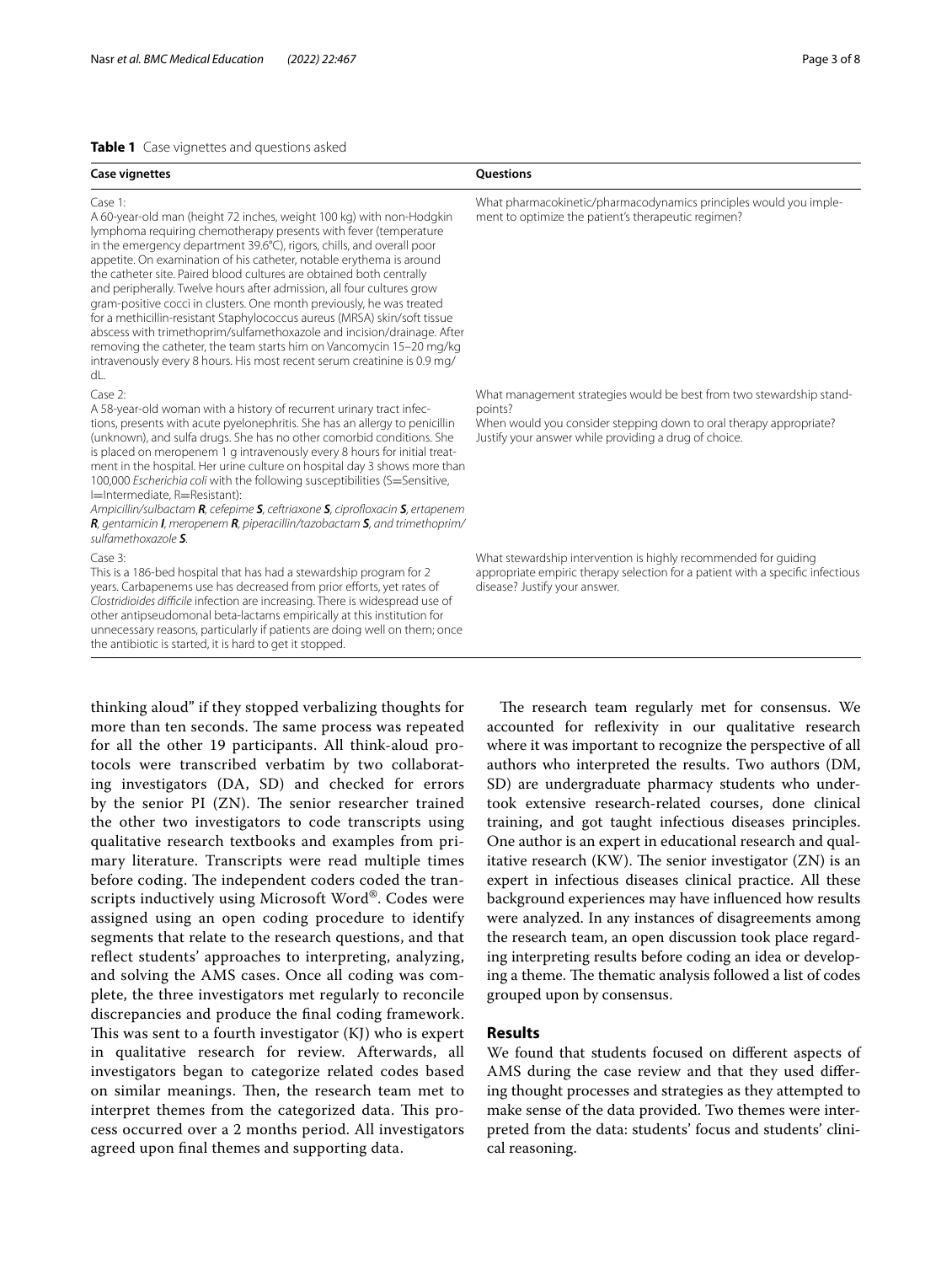# **Theme 1: Students' focus**

This theme focuses on the main external factors that students consider when interpreting AMS case data to prevent AMR and promote appropriate use of antibiotics while making and justifying therapeutic decisions. These factors are labeled as external to the students, as they do not represent a specifc process or strategy that students use to interpret data. Instead, they are the aspects that come into the students mind when seeking to arrive at and justify their decisions. Four categories (Table [2.](#page-3-0)) were identified as part of this theme. These included:

**Patient-centered factors:** Those are factors taken into account while interpreting AMS cases including patient's allergy status (e.g. recommending alternative therapy in case of penicillin allergy); (quote 2.1), concomitant comorbidities, organ dysfunction (e.g. for dose adjustment), infection history, and hemodynamic stability (e.g. switching to oral therapy); (quote 2.2), and patient safety (quote 2.3).

**Drug-bug related factors:** Those are factors that guide decision making regarding treatment recommendation including: relying on hospital's local antibiogram (quote 2.4), interpreting culture and susceptibility report (e.g. de-escalation to narrow spectrum antibiotic); (quote 2.5), and drug safety (quote 2.5).

**AMS interventions:** Those are important in order to decrease AMR and enhance the appropriate use of antibiotics. Examples include formulary restriction and preauthorization, prospective audit with feedback, and streamlining of drug therapy (quotes 2.6 and 2.7).

Pharmacist's role: This is important to monitor for the safety and efficacy of drug therapy (e.g. following up on patient's signs and symptoms, ensuring optimal duration of therapy, tracking adverse efects, performing therapeutic drug monitoring); (quote 2.8), and to provide education to the multidisciplinary team (quote 2.9).

# **Theme 2: Students' approach to case interpretation**

Students' clinical reasoning describes the approach that students use to interpret the data, and the strategies they employ through their decision-making processes to arrive at a clinical decision. Participants demonstrated distinct reasoning approaches during case solving. The results refect the verbalization patterns that students adapted in order to reach a fnal decision, as demonstrated by the clinical reasoning framework presented in Table [3](#page-4-0). These approaches were notably categorized as systematic (quotes 3.1-3.7) vs. non-systematic (quotes 3.8-3.12) approaches to case interpretation and refected the strategies students used to arrive at decisions.

<span id="page-3-0"></span>

| <b>Table 2</b> Sub-categories within students' focus |  |
|------------------------------------------------------|--|
|------------------------------------------------------|--|

**Categories Refective quotes** *Category 1: Patient-centered factors 2.1. "One strategy that I would be thinking for this patient is that, since she has an allergy to penicillin and it says it is unknown so we need to go and talk to the patient, take a history of allergy. It is very important to know about the time, because if the allergy was more than 10 years ago, then if we would ask, assess and re-challenge, we will most likely, more than 95% of patients will not have allergies to penicillin"* – Participant 5 *2.2. "I will convert from intravenous to oral once the patient is stable. Pyelonephritis is kind of a severe case, so I will have*  to check that the patient is totally stable and all the vitals are totally stable. And if I can minimize the hospital stay, it will *be much better to convert from IV to oral to decrease any probability of getting an infection during the hospital stay"* – Participant 13 *2.3. "As for pharmacokinetic/pharmacodynamics principles, we will need to calculate the dose based on his weight and assess his kidney function in order to make any dose adjustments for his renal clearance"* – Participant 13 *Category 2: Drug-bug related factors 2.4. "We need to tailor our empiric therapy to the institutional resistant patterns and national antibiogram"* – Participant 2 *2.5. "We have the cultures, the sensitivities, we have the bacteria, meropenem is too broad and it covers Pseudomonas, and our bacteria appears to be a gram negative bacteria which is E.coli so we need to narrow down our choices"* – Participant 4 *Category 3: AMS interventions 2.6. "What I would do is that, if there is no preauthorization for a specifc antipseudomonal beta-lactam, then I would suggest to include in the system that physicians cannot order such antibiotics for more than 2 days, or for a specifc duration, without getting an approval from the responsible ID team"* – Participant 3 *2.7. "A healthcare team should review the patient's records and then decide if the antibiotic should be de-escalated to a narrow spectrum antibiotic"* – Participant 1 Category 4: *Pharmacist's role 2.8. "So with vancomycin, we have to have therapeutic drug monitoring, like measuring trough levels to ensure efective and safe treatment against MRSA"* – Participant 13 *2.9. "I will try to educate the health care teams about the misuse of antibiotics, the disadvantages and the complications. So, they need to learn more about stewardship, its benefts and how they should be more aware of what's better for the patient."* – Participant 10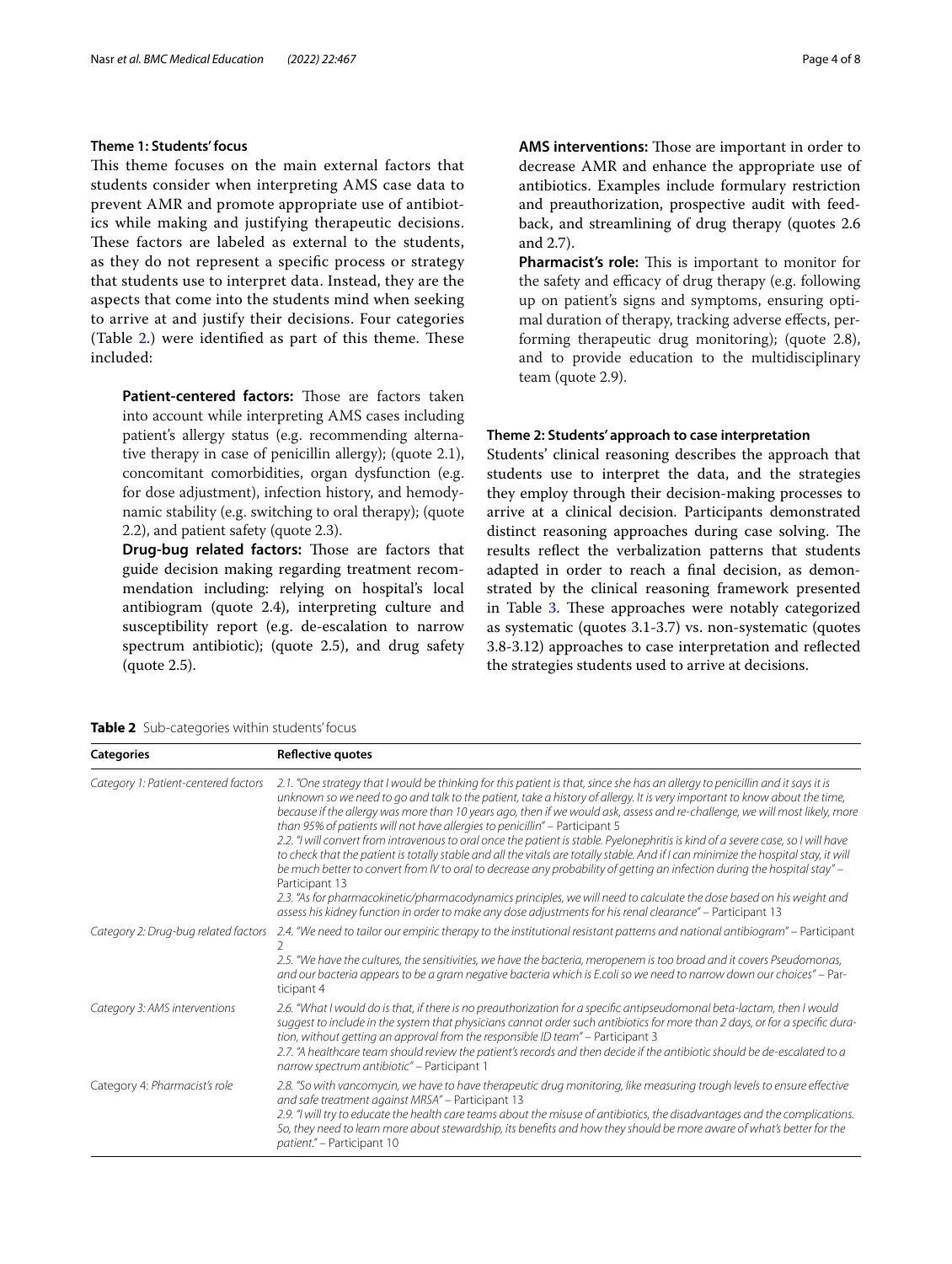### <span id="page-4-0"></span>**Table 3** Students' approach to case interpretation

| Approach            | <b>Generated codes</b>                                                      | <b>Reflective quotes</b>                                                                                                                                                                                                                                                                                                                                                                                                                                                                                                                                                                                |
|---------------------|-----------------------------------------------------------------------------|---------------------------------------------------------------------------------------------------------------------------------------------------------------------------------------------------------------------------------------------------------------------------------------------------------------------------------------------------------------------------------------------------------------------------------------------------------------------------------------------------------------------------------------------------------------------------------------------------------|
| Systematic approach | Critical thinking                                                           | 3.1. "For empiric therapy, it has to be initiated as soon as possible because it<br>is usually time-sensitive. Empiric therapy would be started within 48 hours<br>according to the prescriber on call, but then after 48 hours, any additional<br>dosing required has to be approved by the ID team, which I think is a good<br>approach to optimize empiric therapy first, and then move on to the defini-<br>tive therapy after the culture results are out." - Participant 18                                                                                                                       |
|                     | Three factor approach:<br>Patient-Drug-Bug                                  | 3.2. "First of all, we have to look at the patient, drug and organism factors.<br>The patient has a recurrent urinary tract infection and pyelonephritis, going<br>to the organism, the patient has E.coli but resistant to meropenem, which<br>she is started on empirically, so we can now narrow down to something that<br>covers E.coli." - Participant 10<br>3.3. "The patient had a history of MRSA, and now he is having a central line<br>skin infection that could be caused again by MRSA. Vancomycin covers<br>MRSA. I think Vancomycin is a good option for this patient." - Participant 17 |
|                     | Elimination approach based on sensitivity results<br>and allergy assessment | 3.4. "Third generation cephalosporins is fine for this patient as she cannot<br>take trimethoprim/sulfamethoxazole because of her sulfa allergy." - Partici-<br>pant 5<br>3.5. "I think I would investigate the sulfa allergy further and if she doesn't<br>have a true allergy, I would go with trimethoprim/sulfamethoxazole because<br>the organism is sensitive to it and is an oral option. I would step down to oral<br>therapy as soon as she stabilizes." - Participant 18                                                                                                                      |
|                     | Evidence/Clinical-based decisions                                           | 3.6. "I can look into the Sanford guide or the local Hamad Medical Corpora-<br>tion guidelines to double check my recommendation." - Participant 11<br>3.7. "I would consider general guidelines for my recommendation like the<br>ones from CDC. Also, I will check the local antibiogram." - Participant 10                                                                                                                                                                                                                                                                                           |
|                     | Non-systematic approach Disturbed thought process                           | 3.8. "So I will go with giving trimethoprim. Oh no, she is allergic to sulfa.<br>So then I will go with trimethoprim. Oh God why do I keep going back to<br>trimethoprim?" - Participant 2                                                                                                                                                                                                                                                                                                                                                                                                              |
|                     | Knowledge deficit/Misinterpretation of questions                            | 3.9. "I do not know now what the treatment of UTI is. I do not have idea right<br>now. This one I do not recall at all" - Participant 20                                                                                                                                                                                                                                                                                                                                                                                                                                                                |
|                     | Lapses and slips (lack of focus)                                            | 3.10. "She is taking meropenem, and the report shows it is sensitive, so<br>mmmm, I think I will keep it" - Participant 19                                                                                                                                                                                                                                                                                                                                                                                                                                                                              |
|                     | Incertitude                                                                 | 3.11. "I am not sure how do we actually take effective considerations into<br>account" - Participant 16<br>3.12. "I know that it is a good choice to give Bactrim for the patient, and I<br>know also that cephalosporins can be used. So one of them, I am not sure.<br>OK, maybe I'll go with Bactrim" - Participant 7                                                                                                                                                                                                                                                                                |

# **Discussion**

The purpose of this study was to explore students' cognitive processes when asked to interpret AMS cases. Two themes emerged from data interpretation: were interpreted from students' focus and students' clinical reasoning approaches to case interpretation. Students' focus related to external factors students considered to make and justify therapeutic decisions including patient-centered factors, drug-related factors, AMS interventions, and pharmacist's role. While students' clinical reasoning described the approaches to case interpretation and the strategies employed to inform their decision-making processes and arrive at a clinical decision. These included a systematic approach versus non-systematic approach to case interpretation.

Students discussed several important factors and elements that constituted the majority of their focus while solving cases. In fact, those factors constitute the major concept of pharmaceutical care, which aims to optimize drug therapy and ensure patient safety [[21\]](#page-7-3). Also, these fndings go along with the ASHP statement on the role of the pharmacist in AMS [[22](#page-7-4)]. Furthermore, participants had consensus that AMS interventions decrease AMR and optimize antimicrobial prescribing [\[20](#page-7-2), [23\]](#page-7-5). To add, subthemes revealed are considered relevant determinants of ASPs because they go in accordance with the CDC core elements of hospital ASPs [\[24\]](#page-7-6).

Our fndings are consistent with shortcomings of the hypothetic-deductive model, as the latter was developed in the setting of general practice [[25\]](#page-7-7). Yazdani et al recommend a comprehensive model that incorporates specifc features of general practice [\[25](#page-7-7)]. In our study, the focus is more specifc to AMS, so the participants focused more on optimizing antimicrobial regimens and emphasizing on the implementation of AMS interventions. This goes along with outcomes of Gruenberg et al's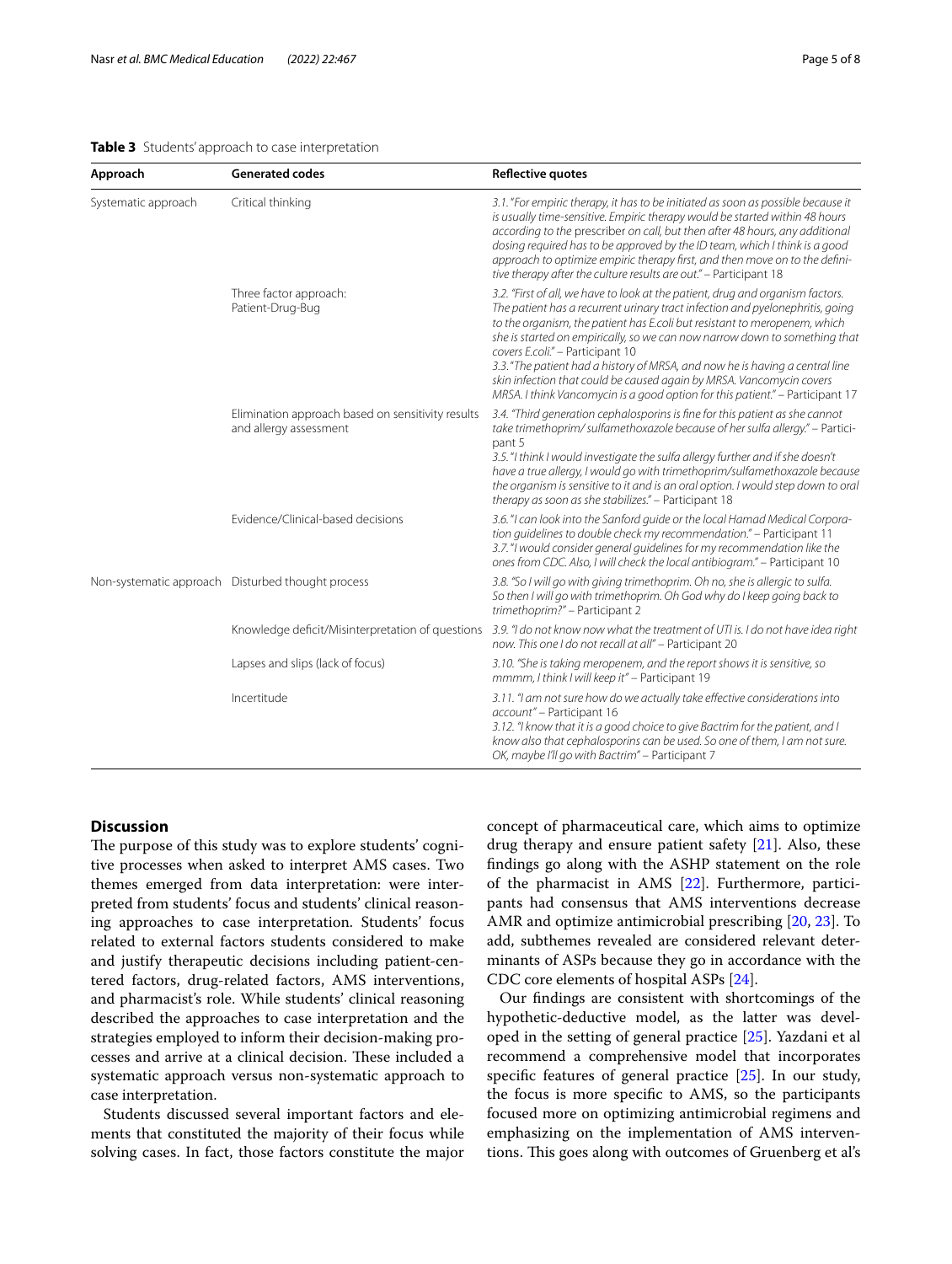study that identifed a framinfework for pharmacists' antimicrobial therapeutic reasoning with emphasis on their role in AMS and in selecting an optimal antimicrobial regimen [[26\]](#page-7-8). For the systematic approach, students were methodical in solving the cases. In fact, the systematic processes adapted by pharmacy students aligned well with previous research that analyzed clinical decisionmaking of experienced pharmacists in the ambulatory care settings [[27](#page-7-9)]. In addition, students' clinical reasoning approaches go along with another study that examined physicians' clinical reasoning while prescribing antimicrobials  $[18]$  $[18]$  $[18]$ . Indeed, there were some similarities between the way students and other health care professionals think. However, the main diference was that their results were based on the clinical reasoning of experienced pharmacists, who are exposed to complex patients, in contrast to our study results, which display clinical reasoning of pharmacy students in relation to less complicated patient cases in the scope of AMS [[27](#page-7-9)].

An important cognitive process that few students relied on, but was important nevertheless in guiding their thought process was critical thinking. These particular students were able to analyze the data logically, apply information correctly with justifying their choice and transforming this knowledge according to the context of the case or the patient. Therefore, they were able to reach a clinical recommendation in a systematic way, which suggests the essentiality of critical thinking in efective clinical reasoning and problems solving [[28–](#page-7-10)[31](#page-7-11)]. Additionally, during the think aloud process, while interviewees were trying to navigate their way through the case, some of them supported their answers by clinical guidelines or hospital-specifc protocols, while others based it upon their own personal clinical internship experience. Students focused on multiple patient-centered and drug-related factors to approach their case solving. These principal elements constitute basic AMS determinants in pharmaceutical care that are helpful in guiding pharmacists to make a decision [\[27](#page-7-9)].

On the other hand, the spontaneous verbalization of thoughts while solving the cases resulted in the adoption of a non-systematic approach during problem-solving. This resulted in the disrupted the student's train of thought and might have altered their decision-making process. Few students ended up being unorganized, unfocused, unsure, or unaware of what they are actually verbalizing. This has yielded a judgment that either provided an incomplete answer to the given case or did not generate an answer at all. Various cognitive errors can happen throughout the clinical reasoning process that hindered the execution of their verbalization process, including knowledge defcits, slips, or lapses [\[32](#page-7-12), [33](#page-7-13)]. Specifc gaps ID knowledge were identifed and could be stressed or

re-educated on especially as it pertains to AMS knowledge gap [[34\]](#page-7-14). Incertitude rose as a common non-systematic approach amongst some of the participants in this study, which refects the hesitancy and indecisiveness in their reasoning processes.

A major strength in our study is using real-time interview to elicit thought process and decision making. However, the research fndings should be interpreted in the light of some limitations. We have assumed that a sample size of twenty students is sufficient to generate the expected study outcomes. Despite it being small, we were still able to capture a wide range of cognitive reasoning patterns. This was overcome by assigning three AMS cases to each student rather than one case per student, which will generate more codes and more clinical reasoning processes to interpret. Besides, throughout the process of coding, the co-investigators have identifed repetitive or similar codes after analyzing approximately two thirds of the transcripts, which implicates data saturation. This is also supported by other think aloud studies that used quite small sample sizes [\[35](#page-7-15), [36\]](#page-7-16). Another limitation was that the provided AMS cases were too general for some participants as there were misinterpretations of some questions, which may have disturbed their thought process. However, since our focus is on their thinking process rather than the rightness or wrongness of the answer itself, then this will minimally afect the reliability of our fndings. A further limitation was that the study results represent only the cognitive processes of pharmacy students, which does not necessarily represent or reflect the cognitive processes of expert clinical pharmacists in practice. We utilized a prospective think aloud methodology where there is limited possibility for refection and interpretation of thoughts by the interviewees, thus limiting the errors due to false or incomplete recall, in contrast to other qualitative studies, such as retrospective think aloud and stimulated recall studies which rely on the participant's recall to reach the research's objective [[37,](#page-7-17) [38\]](#page-7-18). Besides, in their study, Ericsson and Simon accentuate that even though some thought processes may be viewed as incomplete, this does not abstain the reliability of the results [[39](#page-7-19)]. In fact, they state that think aloud data obtained from verbal reports are "thoroughly reliable" to refect the thought process, since they are transcribed verbatim and we believe that robust qualitative results can be derived from inductive thematic data analysis used our study in contrast to deductive thematic analysis [[40\]](#page-7-20).

This study has implications for curriculum development and reform. Findings clearly show that students adopt diferent approaches to decision-making for AMS cases and at times, struggle to apply a systematic reasoning process to the data presented. Educators should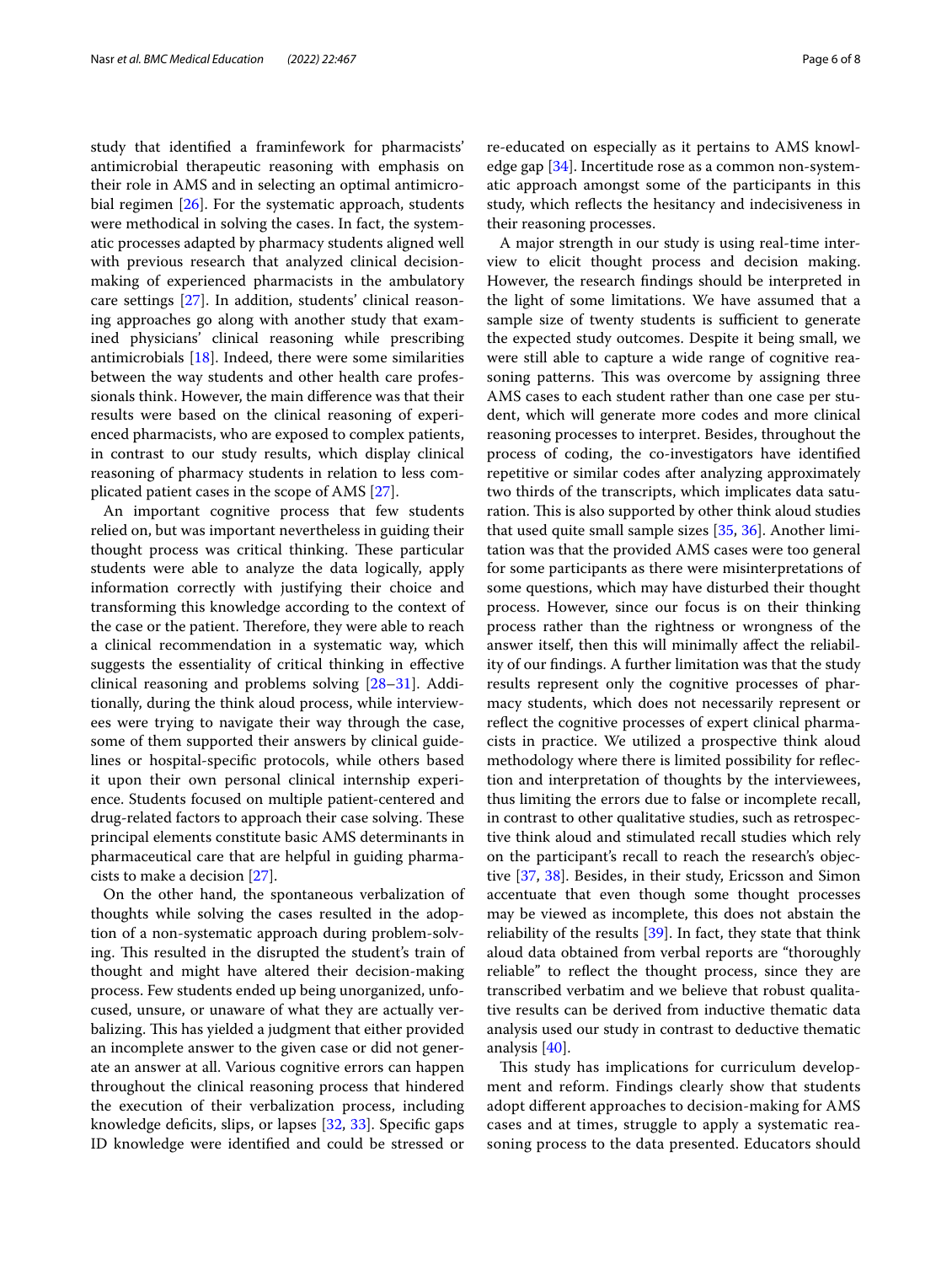focus on developing these skills with students, instead of simply presenting AMS concepts and relying on students to adapt processes developed from other patient care areas. AMS decision-making challenges students by increasing complexity through inclusion of population-level factors (e.g. AMR, institutional antimicrobial susceptibilities) as part of the decision-making process. Students that have these factors as part of their focus, may be able to better implement a systematic approach and arrive at good decisions efficiently. AMS decisionmaking should therefore be included as part of regular academic programming. Findings helped to explain what students focus on when making decisions, as well as what cognitive strategies they use as part of clinical reasoning during decision-making. These findings add to the understanding of how students approach AMS case data and can be used to direct future educational interventions. Findings also have other implications for practice and research, as described above.

# **Conclusions**

This study found that students vary in their focus and the cognitive strategies used to interpret AMS cases. Findings support the notion that clinical reasoning and decision-making should be explicitly taught in pharmacy curricula, in order to help students become aware of their own cognitive processes and decision-making abilities. Future research should test the implementation of such programming to determine efective strategies for shifting students to be focused and systematic when approaching AMS case data.

#### **Abbreviations**

AMR: Antimicrobial Resistance; AMS: Antimicrobial Stewardship; ASHP: American Society of Health-System Pharmacists; ASP: Antimicrobial Stewardship Program; CCAPP: Canadian Council for Accreditation of Pharmacy Programs; CDC: Centers for Disease Control and prevention; COVID-19: Coronavirus Disease of 2019; E.coli: Escherichia coli; E.g.: Example; I: Intermediate; ID: Infectious Diseases; IV: Intravenous; MRSA: Methicillin-Resistant Staphylococcus aureus; OK: Okay; PI: Primary Investigator; QU: Qatar University; R: Resistant; S: Sensitive; UTI: Urinary Tract Infection.

#### **Authors' contributions**

ZN and KJ came up with the study idea and design. ZN initiated the study proposal. ZN, DM, SD wrote the initial manuscript. ZN and KJ revised and edited the initial manuscript. ZN, DM, SD analyzed the data after project execution. All authors read and approved the fnal manuscript.

#### **Funding**

This study was completed with funding from an Internal Student Grant from Qatar University (QUST-2-CPH-2020-9).

## **Availability of data and materials**

The datasets used and/or analyzed during the current study are not publicly available due to ethical approval requirement but are available from the corresponding author on reasonable request.

### **Declarations**

#### **Ethics approval and consent to participate**

This study was approved by the Qatar University Institutional Review Board (QU-IRB 1334-E/20). All experimental protocols were approved by QU IRB. All methods were carried out in accordance with relevant guidelines and regulations. Informed consent was obtained from all subjects involved in this study where students signed a written consent electronically, including permission for recording.

#### **Consent for publication**

Written informed consent was obtained from all participants to publish the data.

#### **Competing interests**

The authors declare that they have no competing interests.

#### **Author details**

<sup>1</sup> College of Pharmacy, QU Health, Qatar University, PO Box 2713, Doha, Qatar.<br><sup>2</sup> College of Pharmacy, Dalbousia University, Halifax, Canada. <sup>2</sup> College of Pharmacy, Dalhousie University, Halifax, Canada.

Received: 1 September 2021 Accepted: 7 June 2022 Published online: 17 June 2022

## **References**

- <span id="page-6-0"></span>1. World Health Organization. Antimicrobial resistance. [https://www.](https://www.who.int/news-room/fact-sheets/detail/antimicrobial-resistance) [who.int/news-room/fact-sheets/detail/antimicrobial-resistance](https://www.who.int/news-room/fact-sheets/detail/antimicrobial-resistance). 2021. Accessed 1 April 2022.
- <span id="page-6-1"></span>2. Centers for Disease Control and Prevention. Antibiotic resistance threats in the United States. [https://www.cdc.gov/drugresistance/biggest-threa](https://www.cdc.gov/drugresistance/biggest-threats.html) [ts.html](https://www.cdc.gov/drugresistance/biggest-threats.html). 2019. Accessed 1 April 2022.
- <span id="page-6-2"></span>3. Fishman N. Policy statement on antimicrobial stewardship by the Society for Healthcare Epidemiology of America (SHEA), the Infectious Diseases Society of America (IDSA), and the Pediatric Infectious Diseases Society (PIDS). Infect Control Hosp Epidemiol. 2012;33:3223–7.
- <span id="page-6-3"></span>4. Ernst E, Klepser M, Bosso J, Rybak M, Hermsen E, Segarra-Newnham R, et al. Recommendations for training and certifcation for pharmacists practicing, mentoring, and educating in infectious diseases pharmacotherapy. Pharmacotherapy. 2009;29:482–8. [https://doi.org/10.1592/phco.](https://doi.org/10.1592/phco.29.1.82) [29.1.82.](https://doi.org/10.1592/phco.29.1.82)
- <span id="page-6-4"></span>5. Chahine E, El-Lababidi R, Sourial M. Engaging pharmacy students, residents, and fellows in antimicrobial stewardship. J Pharm Pract. 2015;28(6):585–91. <https://doi.org/10.1177/0897190013516506>.
- <span id="page-6-5"></span>6. World Health Organization Policy Perspectives on Medicines. Containing antimicrobial resistance. [https://www.who.int/management/anmicrobia](https://www.who.int/management/anmicrobialresistance.pdf) [lresistance.pdf](https://www.who.int/management/anmicrobialresistance.pdf). 2015. Accessed 1 April 2022.
- <span id="page-6-6"></span>7. Levin M, Cennimo D, Chen S, Lamba S. Teaching clinical reasoning to medical students: a case based illness script worksheet approach. Med-EdPORTAL. 2016;12:10445. [https://doi.org/10.15766/mep\\_2374-8265.](https://doi.org/10.15766/mep_2374-8265.10445) [10445](https://doi.org/10.15766/mep_2374-8265.10445).
- <span id="page-6-7"></span>8. Tietze K. Clinical reasoning model for pharmacy students. Clin Teach. 2019;16(3):253–7. [https://doi.org/10.1111/tct.12944.](https://doi.org/10.1111/tct.12944)
- <span id="page-6-8"></span>9. Croskerry P. A universal model of diagnostic reasoning. Acad Med. 2009;84(8):1022–8. [https://doi.org/10.1097/ACM.0b013e3181ace703.](https://doi.org/10.1097/ACM.0b013e3181ace703)
- 10. PAEA's Committee on Clinical Education. SNAPPS: A six-step learner centered approach to clinical education. [https://paeaonline.org/wp-content/](https://paeaonline.org/wp-content/uploads/imported-files/SNAPPS.pdf) [uploads/imported-fles/SNAPPS.pdf](https://paeaonline.org/wp-content/uploads/imported-files/SNAPPS.pdf). 2017. Accessed 1 April 2022.
- <span id="page-6-9"></span>11. Croft H, Gilligan C, Rasiah R, Levett-Jones T, Schneider J. Thinking in pharmacy practice: a study of community pharmacists' clinical reasoning in medication supply using the think-aloud method. Pharmacy (Basel). 2017;6(1):1. [https://doi.org/10.3390/pharmacy6010001.](https://doi.org/10.3390/pharmacy6010001)
- <span id="page-6-10"></span>12. Atkinson L, Nixon-Cave K. A tool for clinical reasoning and refection using the international classifcation of functioning, disability and health (ICF) framework and patient management model. Phys Ther. 2011;91(3):416–30.
- <span id="page-6-11"></span>13. Rochmawati E, Wiechula R. Education strategies to foster health professional students' clinical reasoning skills. Nurs Health Sci. 2010;12(2):244–50.